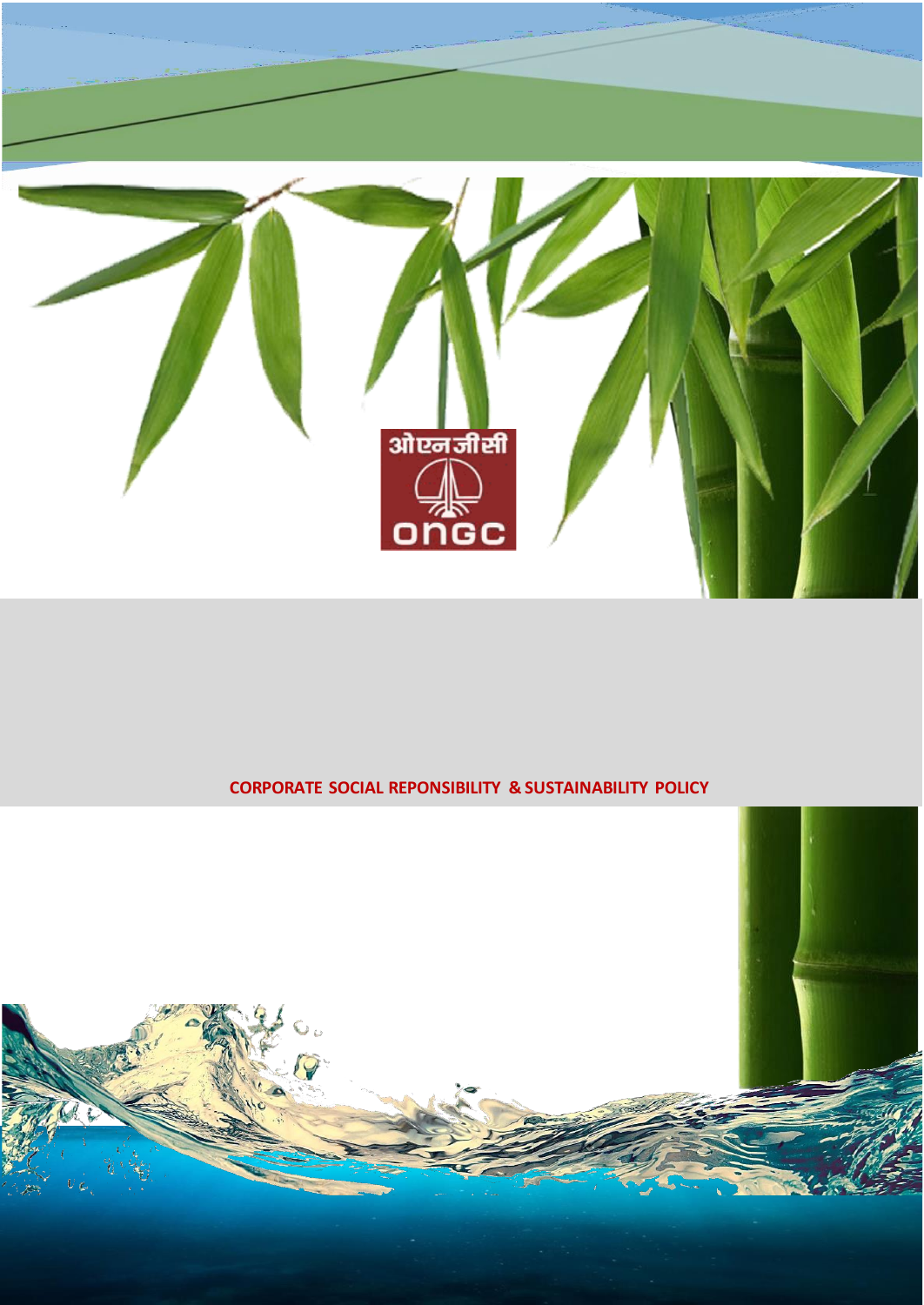

# <span id="page-1-0"></span>**CONTENTS**

| 1.0  |                   | $\overline{2}$ |
|------|-------------------|----------------|
| 2.0  |                   | $\overline{2}$ |
| 3.0  |                   | 4              |
| 4.0  |                   | 4              |
| 5.0  |                   | 5              |
| 6.0  |                   | 6              |
| 7.0  |                   | 7              |
| 8.0  |                   | 8              |
| 9.0  |                   | 8              |
| 10.0 |                   | 9              |
| 11.0 |                   | 10             |
| 12.0 |                   | 10             |
| 13.0 |                   | 10             |
| 14.0 |                   | 11             |
| 15.0 |                   | 11             |
|      | <b>Annexure-1</b> | 12             |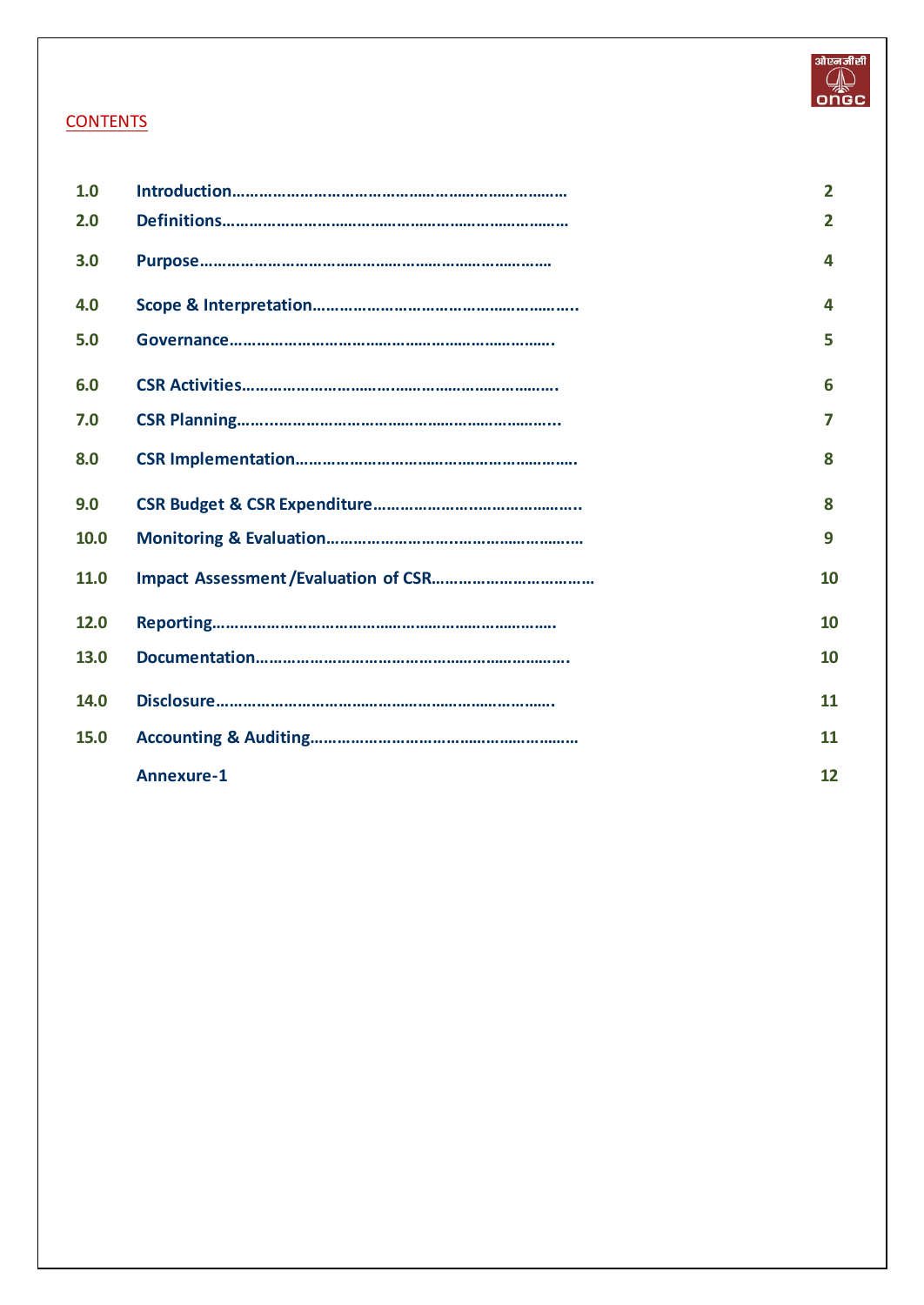

#### 1. 0 INTRODUCTION

1.1 ONGC conducts its business as a responsible corporate and believes in holistically addressing all issues related to People, Planet and Profit for a sustainable business and better future for all living beings and is committed to achieve inclusive growth of the marginalized and deprived sections of the society through its CSR initiatives to be implemented within the geographical boundaries of India, with preference to its Operational Areas, by supplementing government's effort and / or by making independent efforts.

#### **1. 2 Vision**

To support responsible and sustainable initiatives, while taking care of the concern for People, Planet and Profit.

## **1. 3 Mission**

Continually enhance the triple bottom line benchmarks of economic, environmental and social performance through committed involvement of the employees and other relevant stakeholders.

To develop social wealth for the communities we engage with.

Promote efficient usage of scarce resources, encourage green energy initiatives and develop innovative solutions to fulfil the vision by stepping beyond the mandatory provisions.

## **1. 4 Strategy**

ONGC will endeavour to take up CSR Activities for promoting Healthy Environment and Environmental Sustainability with a view to mitigating the impacts of its operations on the environment and shall focus its CSR efforts towards bettering the lives of its surrounding communities by broadly addressing the focus areas of Education, Healthcare, Nutrition and Drinking Water in its Onshore areas of operation and Development of Coastal Community and Marine and Coastal Ecology in Offshore areas of operation. All the projects included in the Annual Action plan appended with CSR policy will actually corresponds to the focus areas of CSR of ONGC i.e. Education, Healthcare, Nutrition and Drinking Water in its Onshore areas of operation and Development of Coastal Community and Marine and Coastal Ecology in Offshore areas of operation. Additional focus areas of CSR interventions may be added in CSR policy annually after taking approval of the Board.

#### <span id="page-2-0"></span>2. 0 DEFINITIONS

2. 1 "**Act**" means the Companies Act, 2013 (18 of 2013) and its subsequent amendments such as Companies (amendment) Act 2020;

"**Administrative overheads**" means the expenses incurred by the company for 'general management and administration' of Corporate Social Responsibility functions in the company but shall not include the expenses directly incurred for the designing, implementation, monitoring, and evaluation of a particular Corporate Social Responsibility project or programme;

2.3 "**Annexure**" means the Annexure appended to the amended CSR rules notified in January 2021 ;

"**Corporate Social Responsibility (CSR)**" means the activities undertaken by ONGC in pursuance of its statutory obligation laid down in section 135 of the Act in accordance with the provisions contained in the rules, but shall not include the following, namely:-

(i) activities undertaken in pursuance of normal course of business of theONGC: (ii) any activity undertaken by ONGC outside India except for training of Indian sports personnel

representing any State or Union territory at national level or India at international level;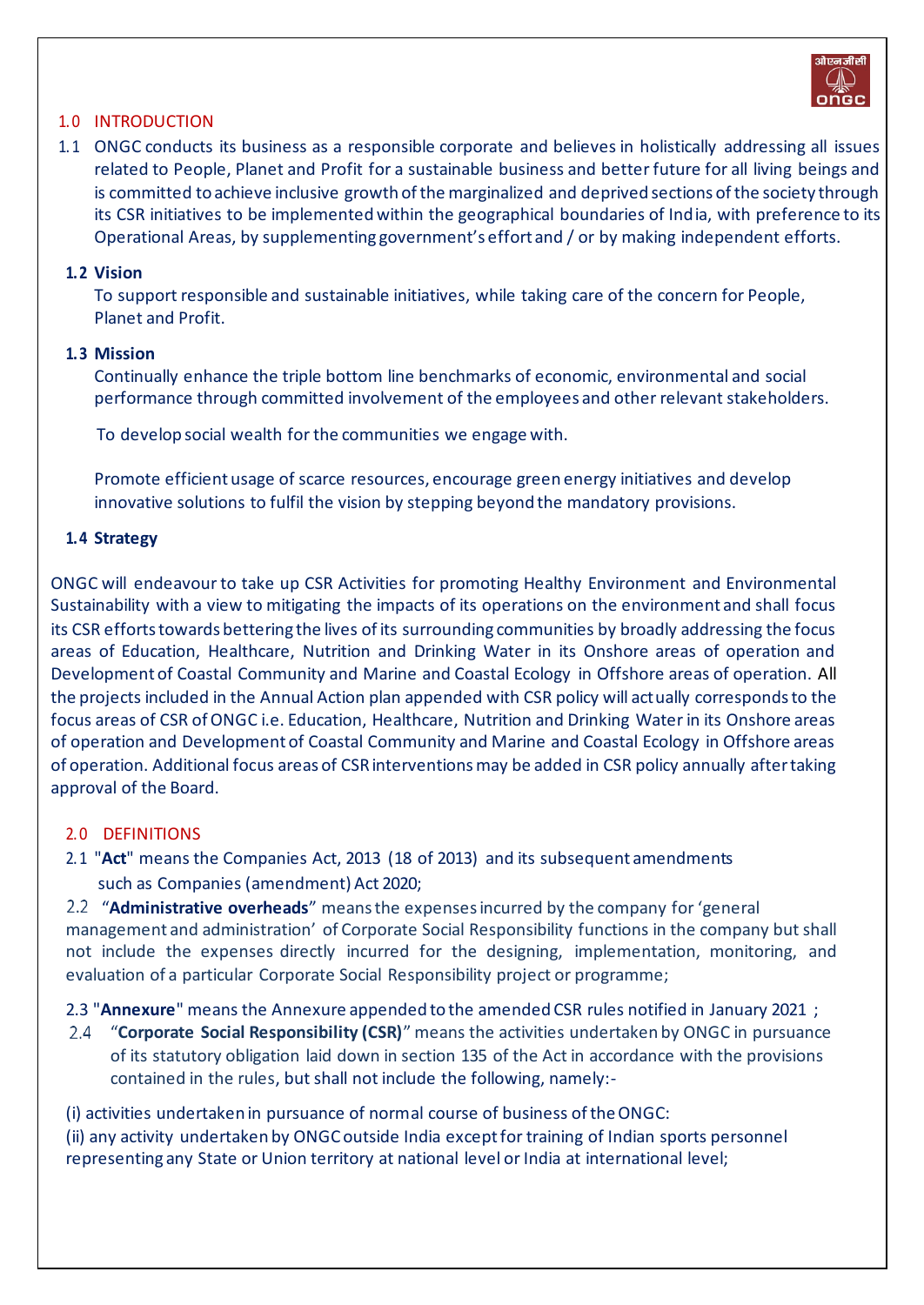

(iii) contribution of any amount directly or indirectly to any political party undersection 182 ofthe Act; (iv) activities benefitting employees of the company as defined in clause (k) of section 2 of the Code on Wages, 2019 (29 of 2019);

(v) activities supported by the companies on sponsorship basis for deriving marketing benefits for its products or services;

(vi) activities carried outfor fulfilment of any otherstatutory obligations under any law in force in India; "**CSR Committee**" means the Corporate Social Responsibility Committee of the Board referred to in section 135 of the Act;

2. 6 "**CSR Policy**" means a statement containing the approach and direction given by the board of a company, taking into account the recommendations of its CSR Committee, and includes guiding principles for selection, implementation and monitoring of activities as well as formulation of the annual action plan;

2.7 "Net profit" means the net profit of a company as per its financial statement prepared in accordance with the applicable provisions of the Act, but shall not include the following, namely:-

(i) any profit arising from any overseas branch or branches of ONGC, whether operated as a separate company or otherwise; and

(ii) any dividend received from other companies (such as HPCL) in India, which are covered under and complying with the provisions of section 135 of the Act:

2. 8 ; "**Ongoing Project**" means a multi-year project undertaken by a Company in fulfilment of its CSR obligation having timelines not exceeding three years excluding the financial year in which it was commenced, and shall include such project that was initially not approved as a multi-year project but whose duration has been extended beyond one yearby the board based on reasonable justification;

- "**Public Authority**" means 'Public Authority' as defined in clause (h) of section 2 of the Right to Information Act, 2005 (22 of 2005); This clause should be read in the context of Clause no. 7.4(c) of the Companies (Corporate Social Responsibility Policy) Amendment Rules, 2021 is with reference to the Transfer of assets.
- 2. 10 "**section**" means a section of the Act
- 2. 11 **"Rules"** meansthe Companies (CSRPolicy) Rules issued by the Ministry of Corporate Affairs(MCA) as amended from time to time. Any subsequent revisions to the Companies (Corporate Social Responsibility Policy) Amendment Rules, 2021 will be construed to be accepted by ONGC.
- 2. 12 "**International Organization"** means an organization notified by the Central Government as an international organization under section 3 of the United Nations (Privileges and Immunities) Act, 1947 (46 of 1947), to which the provisions of the Schedule to the said Act apply;

#### <span id="page-3-0"></span>3.0 PURPOSE

- This CSR policy is a policy statement containing the intent, approach and direction given by the board of ONGC, taking into account the recommendations of its CSR Committee, and includes guiding principles for selection, implementation and monitoring of activities as well as formulation of the annual action plan, mode of implementation of CSR projects, monitoring mechanisms to monitor implementation of CSR projects of ONGC and assess the impact of CSR projects on Sustainable Development Goals;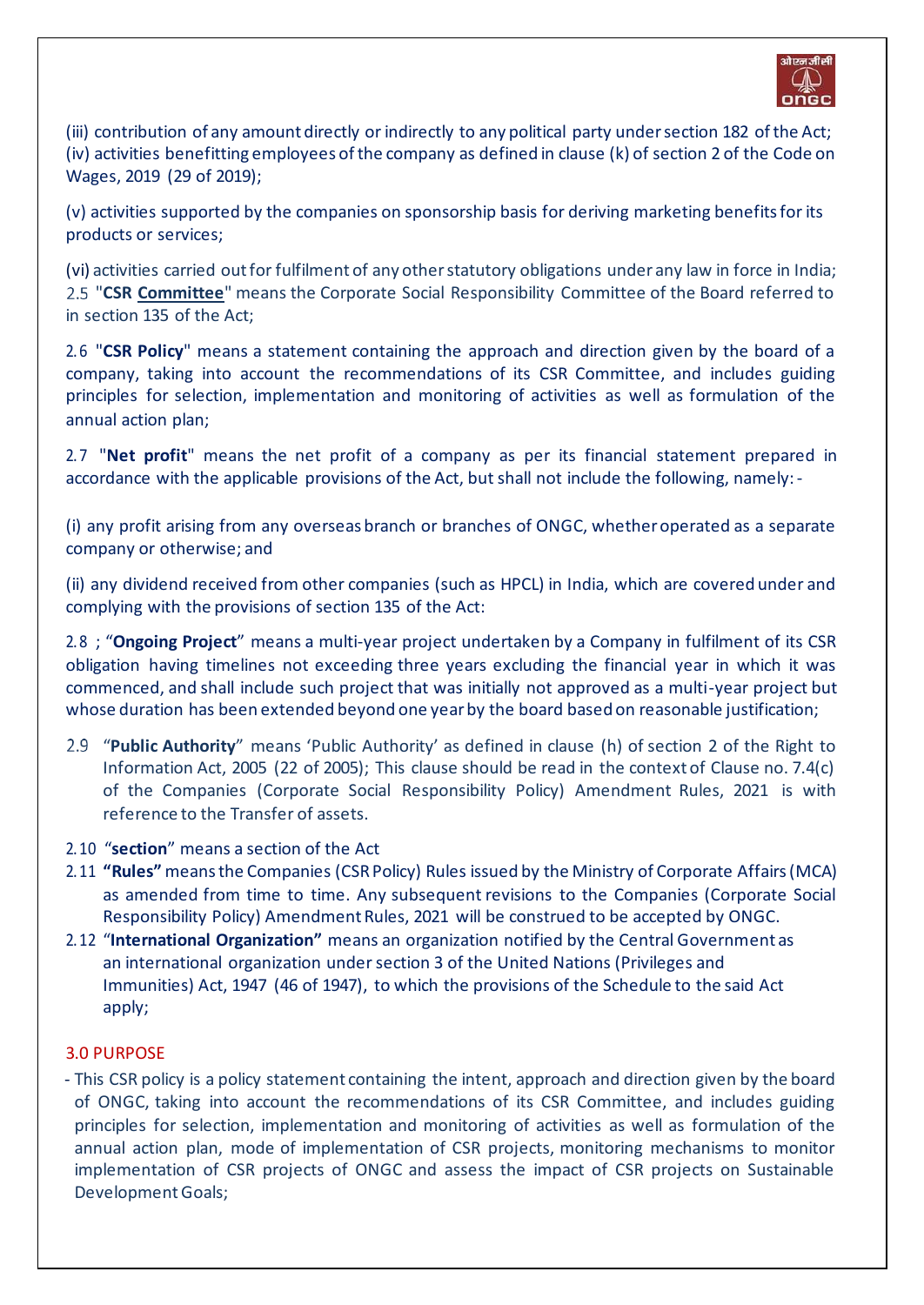

To adopt Environmentally Sustainable business practices in ONGC's normal operations with a view to gradually reduce our carbon and water footprint, innovative management of waste, prudent energy management and biodiversity conservation.

- To envision, execute and manage long enduring projects of upto 3 years duration with a wide geographical spread and larger social impact with focus on inclusive growth of marginalized and deprived sections of thesociety as well as achievement of Sustainable Development Goals..

- To persuade our business partners for adopting similar practices for CSR and Sustainable development.

#### <span id="page-4-0"></span>4. 0 SCOPE & INTERPRETATION

4. 1 ONGC has developed this Corporate Social Responsibility (CSR) and Sustainability Policy in consonance with the CSR Policy framework enshrined in **the section-135 of Companies Act, 2013** (Act) and in accordance with the **Companies (CSR Policy) Rules, 2014** (Rules) notified by Ministry of Corporate Affairs, Government of India and subsequent amendments in the (Rules) and the **Companies (Corporate Social Responsibility Policy) Amendment Rules, 2021** notified by the Ministry of Corporate Affairs, Government of India in January 2021 and **Guidelines on Corporate Social Responsibility and Sustainability for Central Public Sector Enterprises** issued by Department of Public Enterprises, Government of India (DPE Guidelines, 2014) which are effective from 1st April 2014 and subsequent guidelines issued by Department of Public Enterprises(DPE), Ministry of Heavy Industries Govt. of India.

4. 2 It shall apply to all CSR Projects / Programmes undertaken by ONGC as listed in the CSR policy of ONGC and approved by Board of ONGC on the recommendation of CSR Committee of the Board of ONGC, within the geographical limits of India alone, except for training of Indian sports personnel representing any State or Union territory at national level or India at international level and preferably towards the benefit of marginalized, disadvantaged, poor and deprived sections of the community and the environment and achievement of Sustainable Development Goals.

4.3 Any point not covered by this Policy would be interpreted in accordance with the existing Companies (CSR Policy) Amendment Rules of 2021 and latest DPE Guidelines, with regard of CSR implementation by CPSEs, with the former taking precedence over the later in case of any conflict. 5. 0 GOVERNANCE

- <span id="page-4-1"></span>5. 1 Board of ONGC , taking into account the recommendations of its CSR Committee, will devise guiding principles for selection, implementation and monitoring of activities as well as formulation of the annual action plan of CSR activities in ONGC, mode of implementation of CSR projects, monitoring mechanisms to monitor implementation of CSR projects of ONGC and assess the impact of its CSR projects on Sustainable Development Goals;
- 5. 2 Board of ONGC shall also approve multi-year project undertaken ONGC in fulfilment of its CSR obligations having timelines not exceeding three years excluding the financial year in which it was commenced, and shall include such project that was initially not approved as a multi-year project but whose duration has been extended beyond one year by the board of ONGC based on reasonable justification;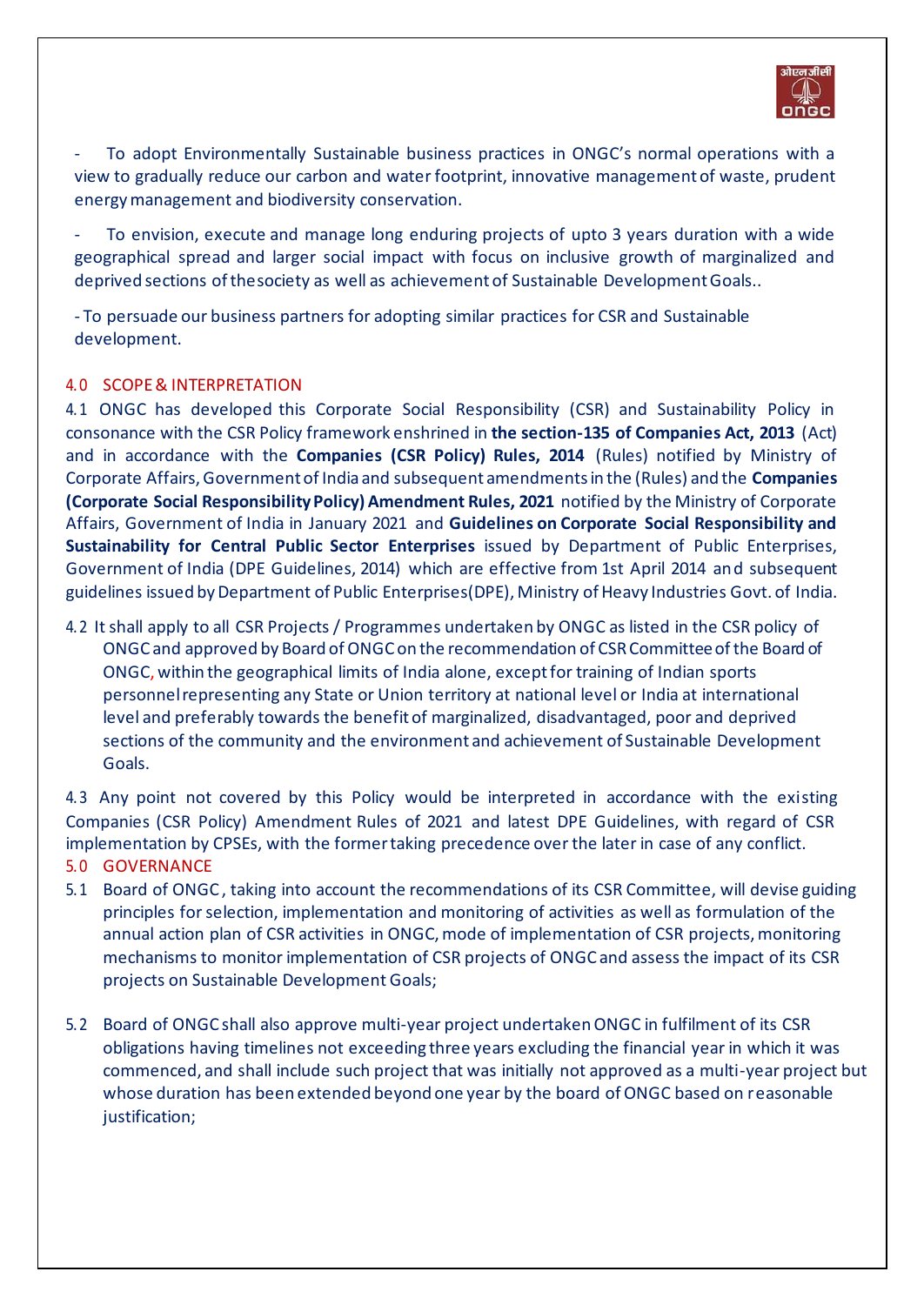

- 5. 3 In case of ongoing project, the Board of a Company shall monitor the implementation of the project with reference to the approved timelines and year-wise allocation and shall be competent to make modifications, if any, for smooth implementation of the project within the overall permissible time period.
- 5. 4 Board of ONGC may alter Annual action plan of CSR activities at any time during the financial year, as per the recommendation of its CSR Committee of the board, based on the reasonable justification to that effect.
- 5. 5 Board of ONGC shall ensure that Administrative Overheads shall not exceed 5% of the total CSR Expenditure of the company for the financial year;
- 5. 6 The Board of ONGC shall satisfy itself that the funds disbursed for implementing CSR projects have been utilized for the purposes and in the manner as approved by it and the Director (Finance) shall certify to the effect.
- 5. 7 The Board of ONGC shall monitor the progress of approved CSR projects and programs with respect to timelines through the CSR Committee and Executive Committee of ONGC. The monitoring framework of implementation of CSR project shall be devised by ONGC with the help of expert organizations.
- 5. 8 The CSR Committee of the Board shall formulate and recommend to the Board, an annual action plan in pursuance of its CSR policy, which shall include the following, namely:-

(a) the list of CSR projects or programmes that are approved to be undertaken in areas or subjects specified in the Schedule VII of the Act;

(b) the manner of execution of such projects or programmes as specified in sub-rule (1) of rule 4 of the Companies (Corporate Social Responsibility Policy) Amendment Rules, 2021 issued by Ministry of Corporate Affairs, Govt. of India, will be followed by ONGC in this regard;

(c) the modalities of utilisation of funds and implementation schedules for the projects or programmes;

(d) monitoring and reporting mechanism for the projects or programmes; and

(e) details of need and impact assessment, if any, for the projects undertaken by the ONGC: Provided that Board of ONGC may alter such plan at any time during the financial year, as per the recommendation of its CSR Committee of the board, based on the reasonable justification to that effect. "

5. 9 The Corporate CSR Group , New Delhi and the CSR Departments at work centres will be responsible for administering and executing the policy. As ONGC CSR activities evolve further and in line with Government Guidelines and Amendments issued from time to time, the policy may be revised with the approval of the Board of ONGC based on recommendations of the CSR Committee.

# <span id="page-5-0"></span>6.0 CSR ACTIVITIES

"Corporate Social Responsibility (CSR)" means the activities as defined at clause no 2.4, CSR and Sustainability Policy of ONGC.

- 6. 2 Projects / Programs will be identified by the Corporate CSR Group, New Delhi and the CSR Departments at work centres across India, approved by the Board of ONGC on the recommendation of CSR committee of the board at the beginning of the Financial year and will be made a part of the policy document uploaded on the ONGC website.
- 6. 3 The powers for approval and sanction of individual projects shall be as per the delegated powers in the Book of Delegated Powers, 2015 (as approved by the Board of ONGC and as modified from time to time).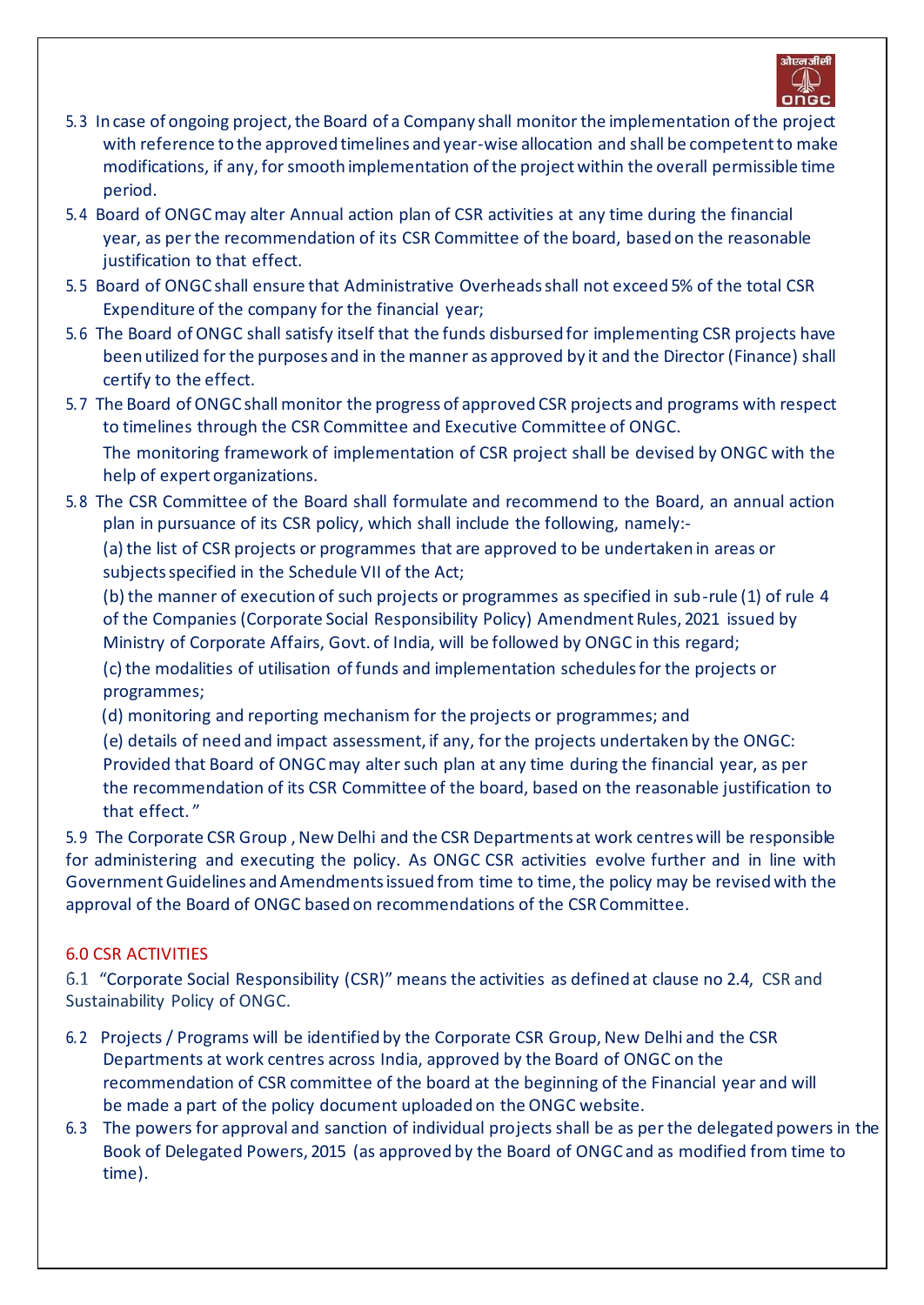

6. 4 Budgets will be allocated for CSR projects through a process incorporating identification of suitable implementation agencies, need assessment (where ever required) and clear outlining of desired outcomes of CSR projects. The CSR projects / programs / initiatives, to be undertaken must fall within the purview of the Schedule – VII of the Companies Act, 2013 (as amended from time to time).

6. 5 All CSR activities will be in the form of projects / programs, which will, as far as possible, entail the following components:

- i. Need Based Assessment / Baseline survey / Study where considered necessary /feasible;
- ii. Identification of specific and measurable objectives / goals in identified sectors and geographies;
- iii. Formation of the project and preparation of Detailed Project Report (DPR);
- iv. Identification of time lines clear specification of start date and end date;
- v. Specification of annual financial allocation;
- vi. Clear identification of beneficiaries (by name where possible);
- vii. Clear identification of milestones for the complete duration of the Project / programme;
- viii. Preparation and signing of agreement with Implementing Agencies;
- ix. Preparation and implementation of a comprehensive and concurrent documentation procedure;
- x. Robust, periodic review & monitoring;
- xi. Evaluation & Assessment, preferably both concurrent and final (wherever possible, by a competent third party);
- xii. Mandatory Reporting on Management Information System devised for the purpose of monitoring progress of CSR projects.

6. 6 Opportunities for complementing / supplementing Government initiatives / programmes will be explored. However, funds will not be deposited in Government accounts except where the Act / Rules specify such allocation.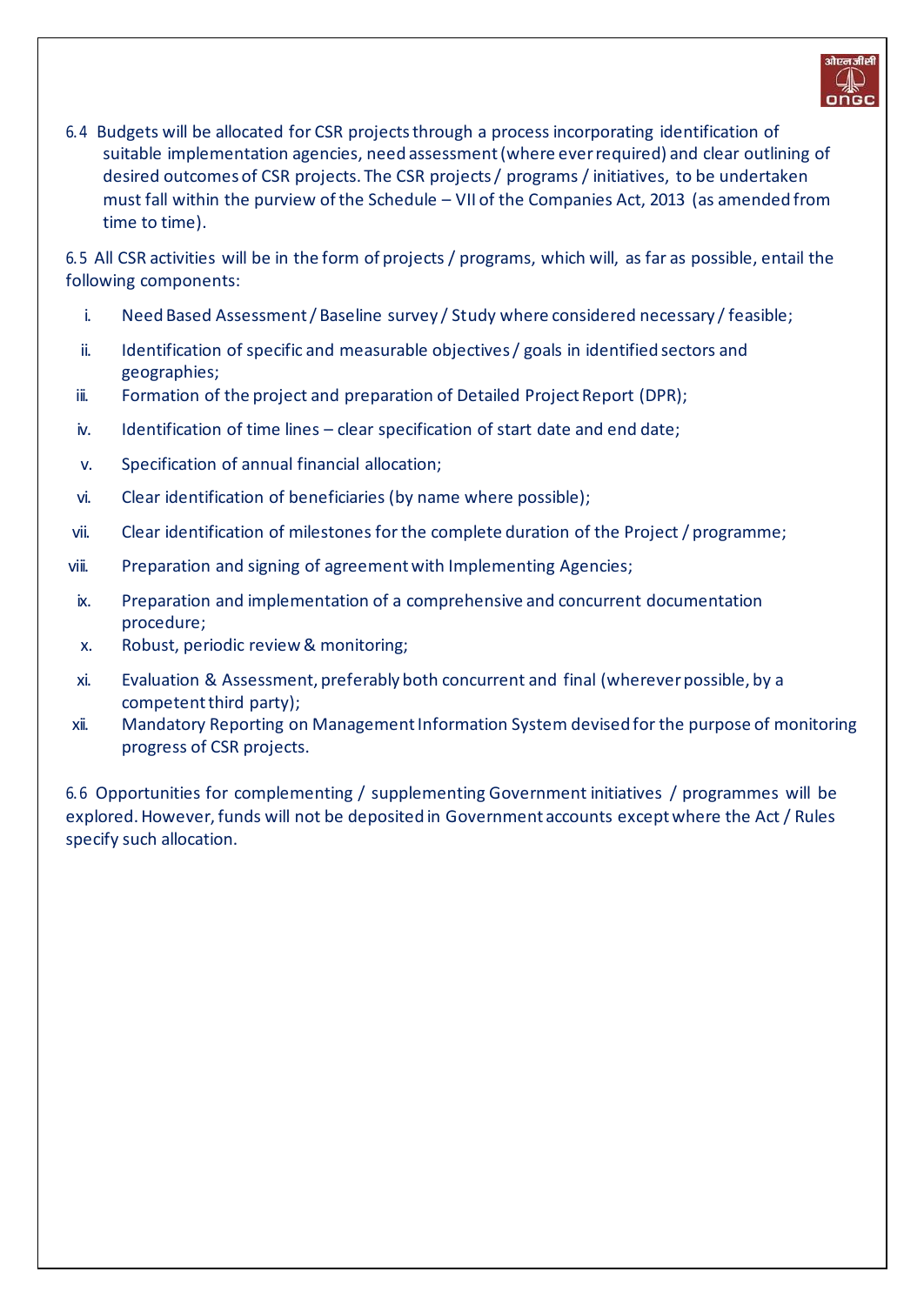

6. 7 ONGCwould assign priority to multi-year projects/programmes of medium or long duration having timelines not exceeding 3 years (excluding the year in which it was approved) in order to ensure emphasis on long-term outcomes / impacts.

6. 8 ONGC will lay emphasis on the sustainability of its projects / programmes to ensure they remain relevant and viable even upon disengagement at the end of the project period.

6. 9 ONGC will explore possibilities for collaborating / co-operating with other Corporate / National / Multi- lateral / Bi-lateral Agencies in order to synergise its efforts and increase both financial resources as well as outcomes and impact in such a manner that the CSR Committee is in a position to report separately on such projects or programmes in accordance with the rules.

6. 10 ONGC may also consider participation in larger Projects / Programmes where more than one Corporate / National / Multi-lateral / Bi-lateral Agency is involved in such a manner that the CSR Committee is in a position to report separately on such projects or programmes in accordance with the rules.

## <span id="page-7-0"></span>7. 0 CSR PLANNING

7. 1 To assist in planning of the activities, the indicative budget allocation for broad sector of Activities will be delineated in the Annual Action Plan which shall be formulated and recommended by the CSR Committee and submitted to the Board for approval and shall include the following:

- a) the list of CSR projects or programmes that are approved to be undertaken in areas orsubjects specified in Schedule VII of the Act;
- b) the manner of execution of such projects or programmes as specified in sub-rule (1) of rule 4 of the Companies (Corporate Social Responsibility Policy) Amendment Rules, 2021;
- c) the modalities of utilisation of funds and implementation schedules for the proje cts or programmes;
- d) monitoring and reporting mechanism for the projects or programmes; and
- e) details of need and impact assessment, if any, for the projects undertaken by the company:

7.2 However, the Board may alter such plan any time during the financial year as per the recommendation of the CSR Committee based on reasonable justification to that effect.

7. 3 Broadly, the CSR Annual Action Plan for CSR Activities will be in line with the CSR Strategy of ONGC with focus on Healthy Environment; Education, Healthcare, Nutrition and Drinking Water in Onshore Assets; and Development of Coastal Community and Marine and Coastal Ecology in Offshore Assets.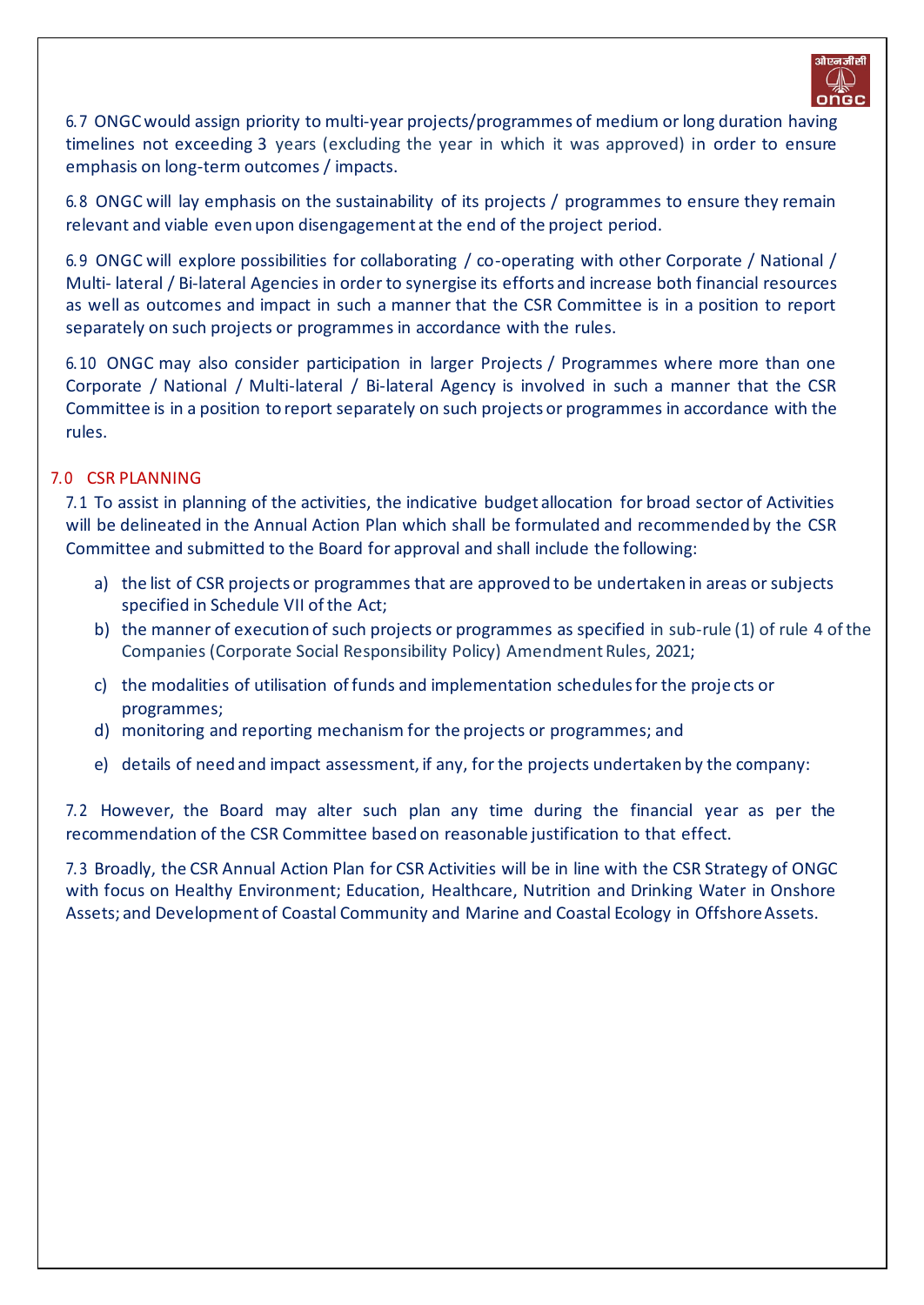

7. 4 The Guidelines issued by the Department of Public Enterprise (DPE) Government of India from time to time for spending CSR in specific focus areas shall also be considered for forming the Annual Action Plan for of CSR projects.

7. 5 ONGC shall give preference to well defined Project operating principles during the planning stage for the identification and implementation of its CSR Projects / Programmes in order to ensure optimal utilisation of the CSR budget.

7.6 ONGC shall endeavour to understand the stakeholder expectations through a structured engagement process and communication strategy and shall leverage this understanding for betterment of all the stakeholders.

7. 7 ONGC will endeavour at all times to build and develop the skills of its CSR team and enhance level of CSR awareness within the organization and may also engage International Organizations for capacity building of its own CSR personnel.

#### <span id="page-8-0"></span>8.0 CSR IMPLEMENTATION

8.1 Implementation of the CSR projects or programs shall be through the agencies fulfilling the criteria laid down under the Companies (Corporate Social Responsibility Policy) Amendment Rules, 2021 (and as amended from time to time). Implementing agencies shall necessarily be fulfilling the criteria specified in Annexure-1 of this Policy. Only duly registered agencies on MCA portal with a valid registration number will be hired for CSR project implementation.

8.2 ONGC will endeavour at all times to build and develop the skills of its CSR team and enhance level of CSR awareness within the organization and may also engage International Organizations for capacity building of its own CSR personnel.

# <span id="page-8-1"></span>9.0 CSR BUDGET AND CSR EXPENDITURE

The Board ofONGC will ensure that in each Financial Year (FY), at least two percent ofthe average net profit (calculated as per Section 198 of the Companies Act 2013) accrued during the three immediately preceding Financial Years is spent on CSR activities / projects / programs.

The Board of ONGC will satisfy itself that the funds disbursed have been utilised for the purposes and in the manner as approved by it and the Director (Finance) shall certify to theeffect.

9.2 In the event, that amount indicated in para 9.1 above is not spent in its entirety in that Financial Year, the reasons thereof will be outlined as per section 134 (3) (o) of the Act to be shared with all the stakeholders through the Annual Report and the unspent amount shall be transferred to any fund included Schedule VII of the Act until such a fund is specified in Schedule VII.

9. 3 In an eventwhere ONGCmakes any surplus or profit from pursuing the CSR projects/ programmes, these will not form part of the business profit but will, instead be ploughed back into the same project or shall be transferred to the unspent CSR Account and spent in pursuance of CSR Policy and Annual Action Plan of the Company or transferred to a fund specified in Schedule VII, within a period of six months of the expiry of the financial year.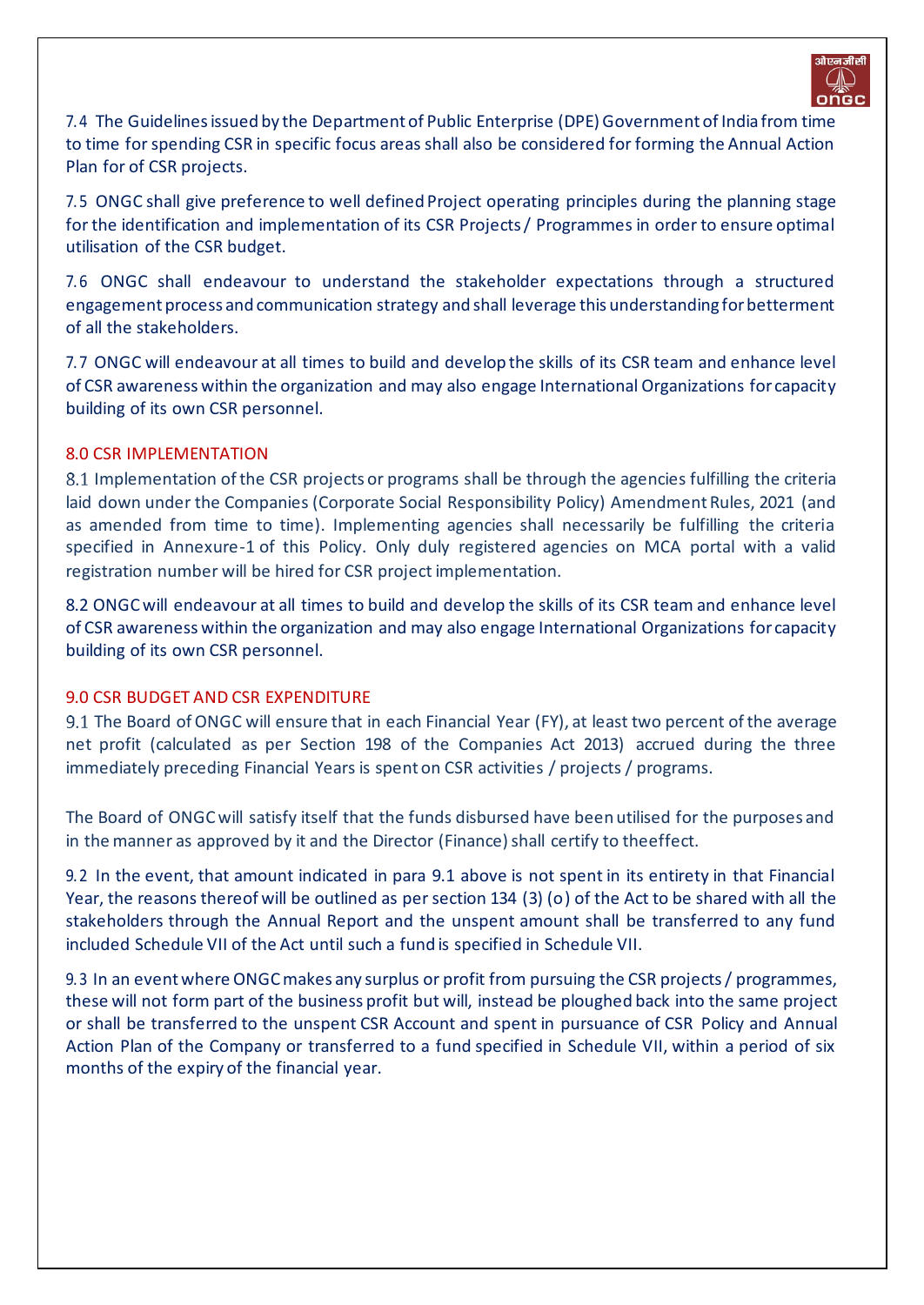

9. 4 In an event where CSR expenditure is in excess of requirement as per section 135 of Companies Act, 2013, such excess amount may be set-off against the requirement to spend as per Section 135 of Act, up to immediate succeeding three financial years subject to the condition that

(a) this excess amount shall not include any surplus arising out of CSR projects; and

- (b) Board of ONGC shall pass a resolution to this effect
- 9. 5 Any capital asset created/acquired out of CSR funds shall be held by a company established under section 8 of the Companies Act, 2013, or a registered Public Trust or Registered Society having charitable objects and CSR Registration Number, or beneficiaries ofthe said project, in the form of self- help groups, collectives, entities or a Public Authority as defined in in clause (h) of section 2 of the Right to Information Act, 2005 (22 of 2005);
- 9. 6 A transfer of Capital Asset and Sustainability of CSR assets policy will be designed by ONGC on the lines of Build& Transfer (BT) mechanism of Public Private Partnership policy guidelines of NITI Ayog and Govt. of India

9.7 Expenditure towards Impact Assessment will be booked towards Corporate Social Responsibility for that financial year, which shall not exceed five percent of the total CSR expenditure for that financial year or fifty lakh rupees, whichever is less.

9. 8 For all contributions received from other companies / sources towards the CSR Corpus / Budget, ONGC will claim CSR expenditure only for funds that are provided from its own resources.

## <span id="page-9-0"></span>10.0 MONITORING & EVALUATION

10.1 In case of ongoing project, the Board of a Company will monitor the implementation of the project with reference to the approved timelines and year-wise allocation and shall be competent to make modifications, if any, for smooth implementation of the project within the overall permissible time period.

10. 2 A comprehensive Monitoring mechanism will be devised byONGC to ensure that the CSR process functions as mandated by the Act and the Rules, ensuring that all Projects / Programmes are duly implemented as budgeted. This will be done on the basis of the following:

- Engaging National & International Organizations, if required, for designing, monitoring and evaluation of the CSR projects or programmes
- Allocation of a separate budget for setting up and running the monitoring system;
- Installation of an electronic MIS and human architecture that shall work together to ensure a firm check on spends and the actual implementation of activities as planned;
- Release of funds only against verified utilisations.

10. 3 The monitoring system devised by ONGC will include:

- Real Time Monitoring(RTM) of CSR Project progress using digital technology and physical monitoring against monitoring standards;
- Regular field visits to Project / Programme sites by designated teams;
- Comprehensive documentation / compilation of Field Reports;
- Regular interaction with beneficiary communities to obtain feedback;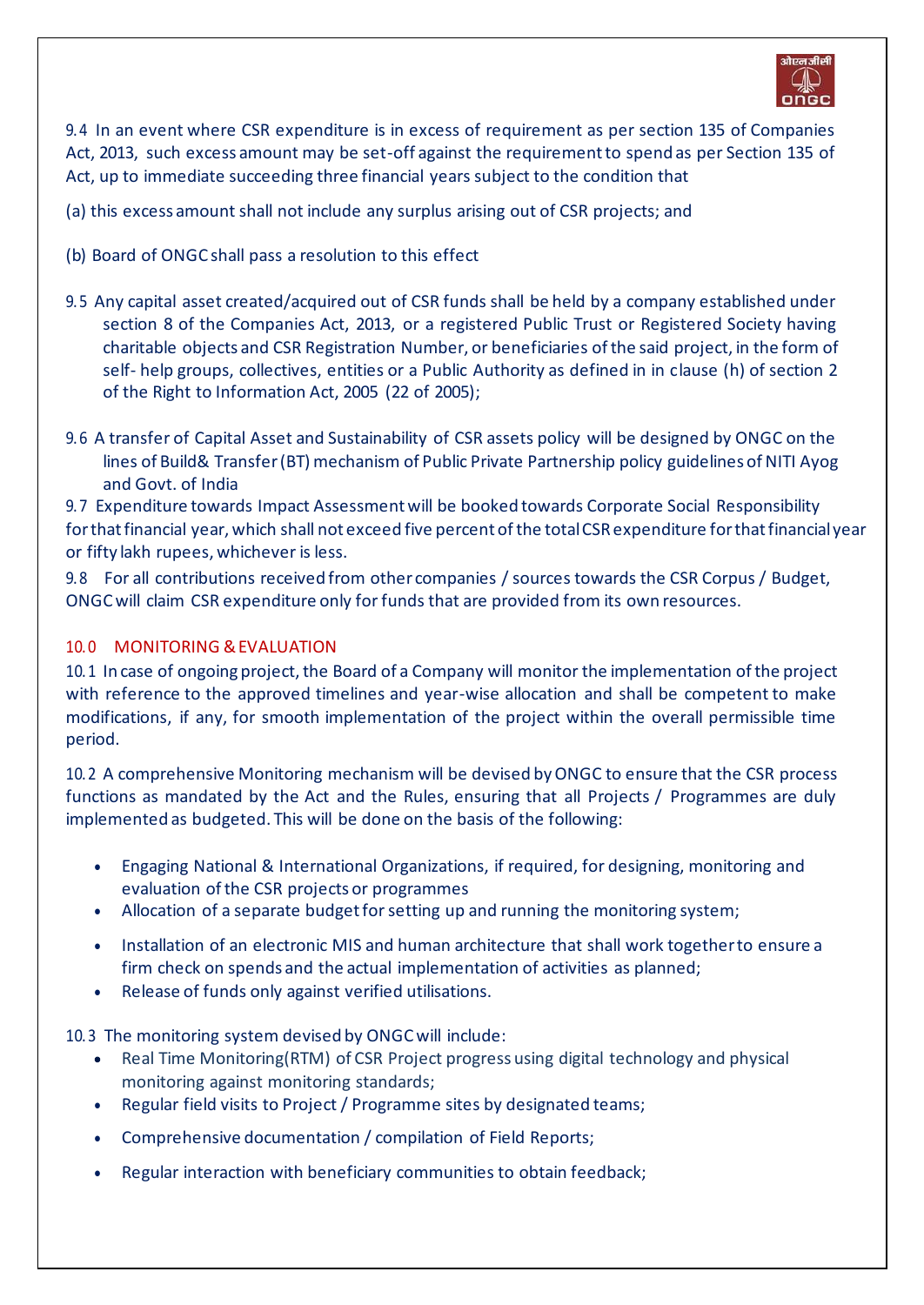

- Monitoring of timely fund utilization to ensure that Projects / Programmes as budgeted are actually being carried out and/or
- Any other activity that the CSR Committee may deemnecessary in the larger interest of its CSR initiatives.
- The monitoring of the projects shall be carried out and quarterly report shall be submitted to the CSR Committee. Professional agencies/International Organizations may also be hired for carrying out Monitoring & Evaluation.

## <span id="page-10-0"></span>11. 0 IMPACT ASSESSMENT/EVALUATION OF CSR

11. 1 In order to assess the impact of its CSR Projects and Programmes, maximize outcomes and buildin sustainability, scalability and replicability, ONGC shall undertake the following activities:

- Wherever possible, Base line data shall be collected before start of the project.
- As far as possible efforts will be made to use Quasi Experimental Research design for assessing the impact of CSR projects.
- Impact Assessment, through an independent agency, of the CSR projects having outlay of Rs. 1 Cr. or more and which have completed not less than one year before undertaking the impact study
- Placing before the Board, the Impact Assessmentreports and annexing the same to the annual report on CSR

## <span id="page-10-1"></span>12. 0 REPORTING:

12. 1 ONGC will make a full report of its CSR projects / programmes undertaken during the previous year in the format prescribed for the "Annual Report on CSR Activities to be included in the Board's Report" in the Companies (CSR Policy) Amendment Rules, 2021 which is in consonance with section 134(3)(o) of the Act.

12. 2 Annual Sustainability Report shall report the annual CSR and Sustainability Development achievements, agenda and initiatives undertaken during the year.

# <span id="page-10-2"></span>13. 0 DOCUMENTATION:

13. 1 ONGC will endeavour at all times to put in place, for all projects / programmes, an effective documentation process. The comprehensive documentation would include – printed material, audio recordings, video recordings etc.

13. 2 Also, Project completion report documenting the key project parameters, implementation process, deliverables envisaged and the outcome achieved along with end line data and the suggestions / recommendations for scalability and replicability of the project may be developed whereverfeasible.

13. 3 Documentation of all data generated during project execution shall be maintained by the CSR department.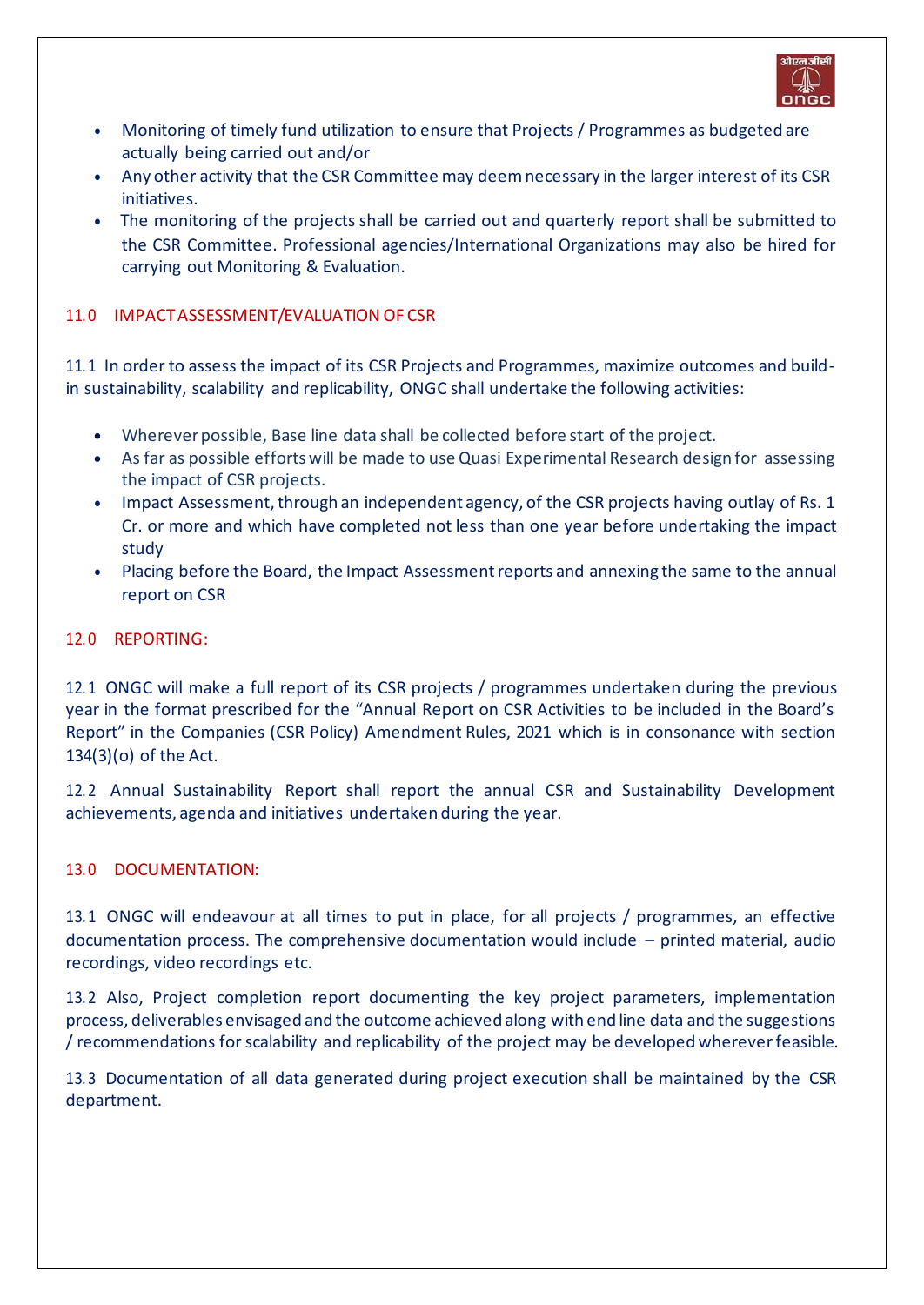#### <span id="page-11-0"></span>14.0 DISCLOSURE



ONGC shall comply with Section 135 (2), 135 (4) (1) and 134 (3) (o) of the Act thereby ensuring that it makes a full disclosure of its CSR Policy, Strategy, Projects / Programmes, Activities, monitoring mechanism, Implementing Agencies, Expenditure details as well as the composition of the CSR Committee of the Board on the corporate website of ONG[C i.e. www.ongcindia.com.](http://www.ongcindia.com/)

# <span id="page-11-1"></span>15.0 ACCOUNTING ANDAUDITING

15.1 ONGC will follow the Accounting and Auditing Guidance Note / Standards duly approved by the Ministry of Corporate Affairs, Government of India or Department of Public Enterprises, Government of India, if any.

15.2 Both Financial and non-Financial audit of CSR activities and programmes shall be done in accordance with the Guidelines issued by Institute of Chartered Accountants of India(ICAI) and Bureau of Indian standards(BIS)